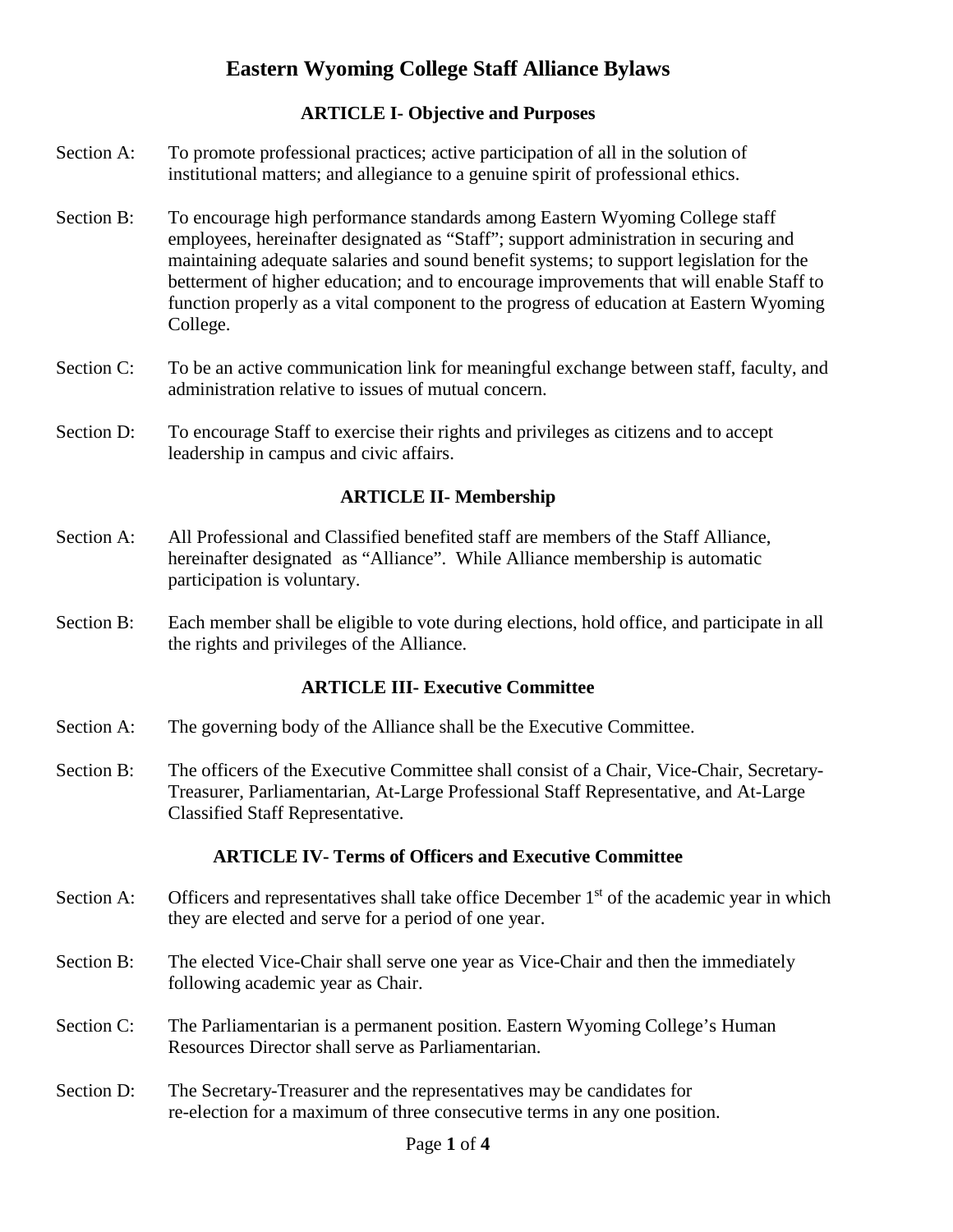Section E: Any position held by an Executive Committee member may be vacated after the member has three unexcused general membership Alliance or Executive Committee missed meetings in any 12-month period. Unexcused is defined as failure to notify the Chair of a missed meeting. In the absence of the Chair, the member must notify the Vice-Chair.

## **ARTICLE V- Duties of Officers**

#### Section A: Office of the Chair

- 1. To preside at all Executive Committee meetings and Alliance meetings
- 2. To serve as an ex-officio member of all Alliance committees
- 3. To appoint ad hoc committees
- 4. To serve as a liaison to Eastern Wyoming College administration and Board of Trustees by attending EWC Board of Trustees meetings and Leadership Team meetings and to provide the Alliance monthly updates on such meetings
- 5. To sign authorizations for disbursement of all Alliance funds
- 6. To disseminate information and meeting notices to the Alliance in the absence of the Secretary-Treasurer
- Section B: Office of the Vice-Chair
	- 1. To assume all duties of the Chair in the absence of the Chair
	- 2. To serve one term as Vice-Chair and the consecutive term as Chair
	- 3. To conduct Alliance elections and report election results to nominees and to Executive Committee
- Section C: Office of the Secretary-Treasurer
	- 1. To keep and preserve an accurate record of all proceedings of the Executive Committee meetings and Alliance meetings
	- 2. To distribute meeting notices, minutes, and relevant information to Alliance members via electronic mail
	- 3. To serve as Alliance correspondent
	- 4. To collect authorized Alliance fund monies
	- 5. To prepare and sign authorization for any disbursement of Alliance funds as cosigned by Chair
	- 6. To keep and preserve an accurate record of Alliance funds
	- 7. To monitor Executive Committee meeting attendance and provide written notification of absences to the Chair
- Section D: Office of the Parliamentarian
	- 1. To review and study the bylaws of the Alliance annually
	- 2. To recommend bylaw changes to Executive Committee
	- 3. To provide Alliance members and Executive Committee with training on simple parliamentary procedures
	- 4. To advise presiding officer, when requested, on questions of parliamentary procedure
	- 5. To set procedure at Alliance meetings by keeping track of the order of those wishing to speak, motions, amendments, voting, etc.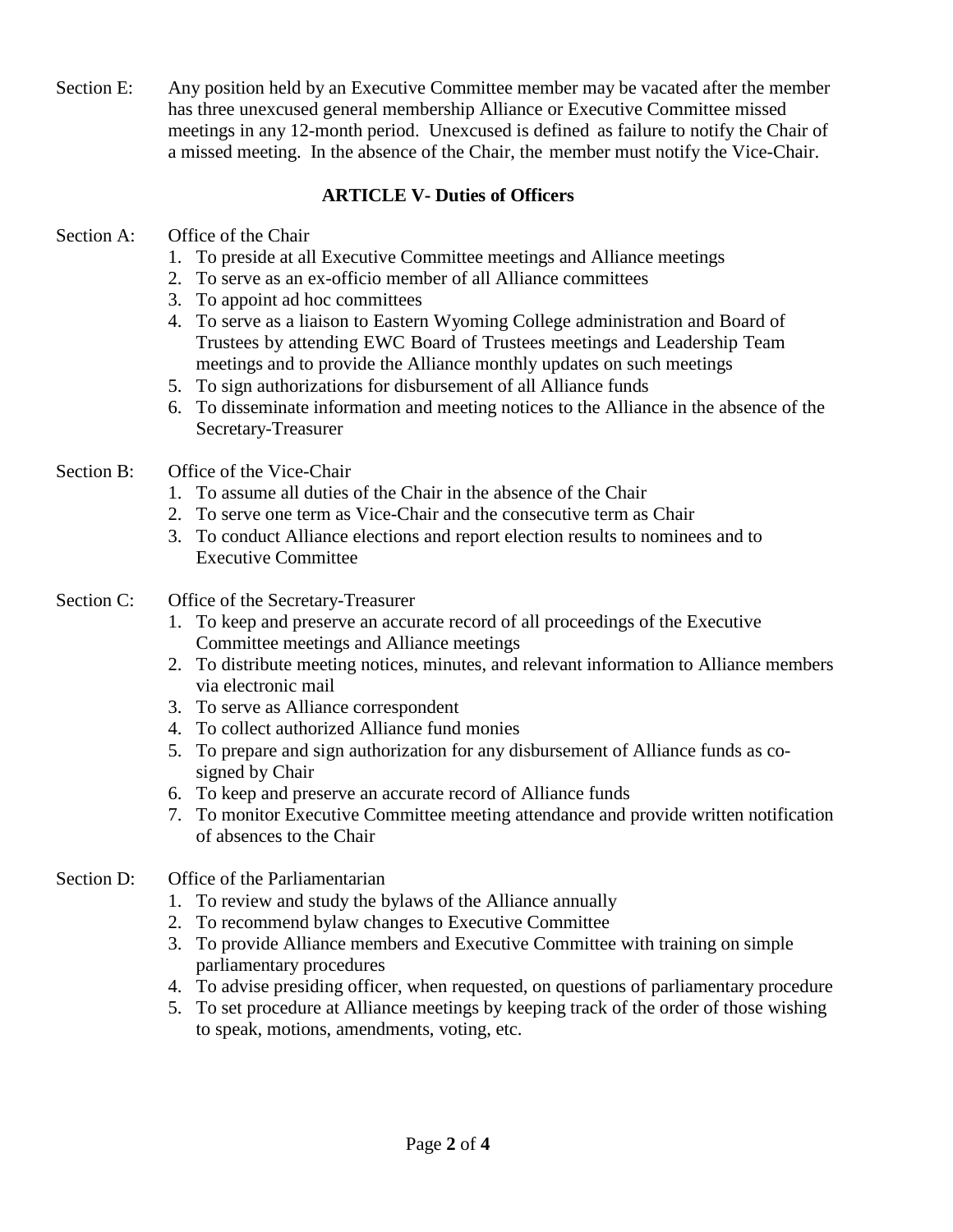Section E: At-Large Professional Staff Representative

- 1. To act as a liaison between professional staff members and the Alliance Executive Committee
- 2. To remain focused and productive during meetings and to work together to attain desired ends
- 3. To follow up on action agreed to and complete assignments made during meetings
- 4. To be knowledgeable of Alliance bylaws and procedures
- 5. To promote input to the Executive Committee on issues pertinent to professional staff

#### Section F: At-Large Classified Staff Representative

- 1. To act as a liaison between classified staff members and the Alliance Executive **Committee**
- 2. To remain focused and productive during meetings and to work together to attain desired ends
- 3. To follow up on action agreed to and complete assignments made during meetings
- 4. To be knowledgeable of Alliance bylaws and procedures
- 5. To promote input to the Executive Committee on issues pertinent to classified staff

#### **ARTICLE VI- Election Procedures**

- Section A: All Alliance members are eligible to vote in Alliance elections. Any Alliance member may have their name placed in nomination for election to all positions in the Alliance for which they're eligible.
- Section B: Names of those persons wishing to be on the ballot for Vice-Chair, Secretary-Treasurer, At-Large Professional Staff Representative, and At-Large Classified Staff Representative should be submitted by November  $1<sup>st</sup>$  to the Secretary-Treasurer. Persons seeking nominations must be employed by EWC at least one year as a benefited employee.
- Section C: The Vice-Chair, Secretary-Treasurer, Professional Staff Representative, and Classified Staff Representative shall be elected at large.
- Section D: Voting shall take place via electronic balloting and all nominees shall be notified of election results prior to the Alliance meeting held in December.
- Section E: The nominee receiving the majority of votes shall take office.
- Section F: A vacancy in any elected office may be filled by an appointed replacement chosen by the Executive Committee. Consideration will be given to those persons on the most current ballot.
- Section G: The Executive Committee may, by a simple majority vote, declare an office vacant when any elected individual is unable to carry out or improperly performs the duties of the office.

#### **ARTICLE VII- Meetings**

Section A: The Executive Committee shall meet the first Tuesday of every month or on call of the Chair.